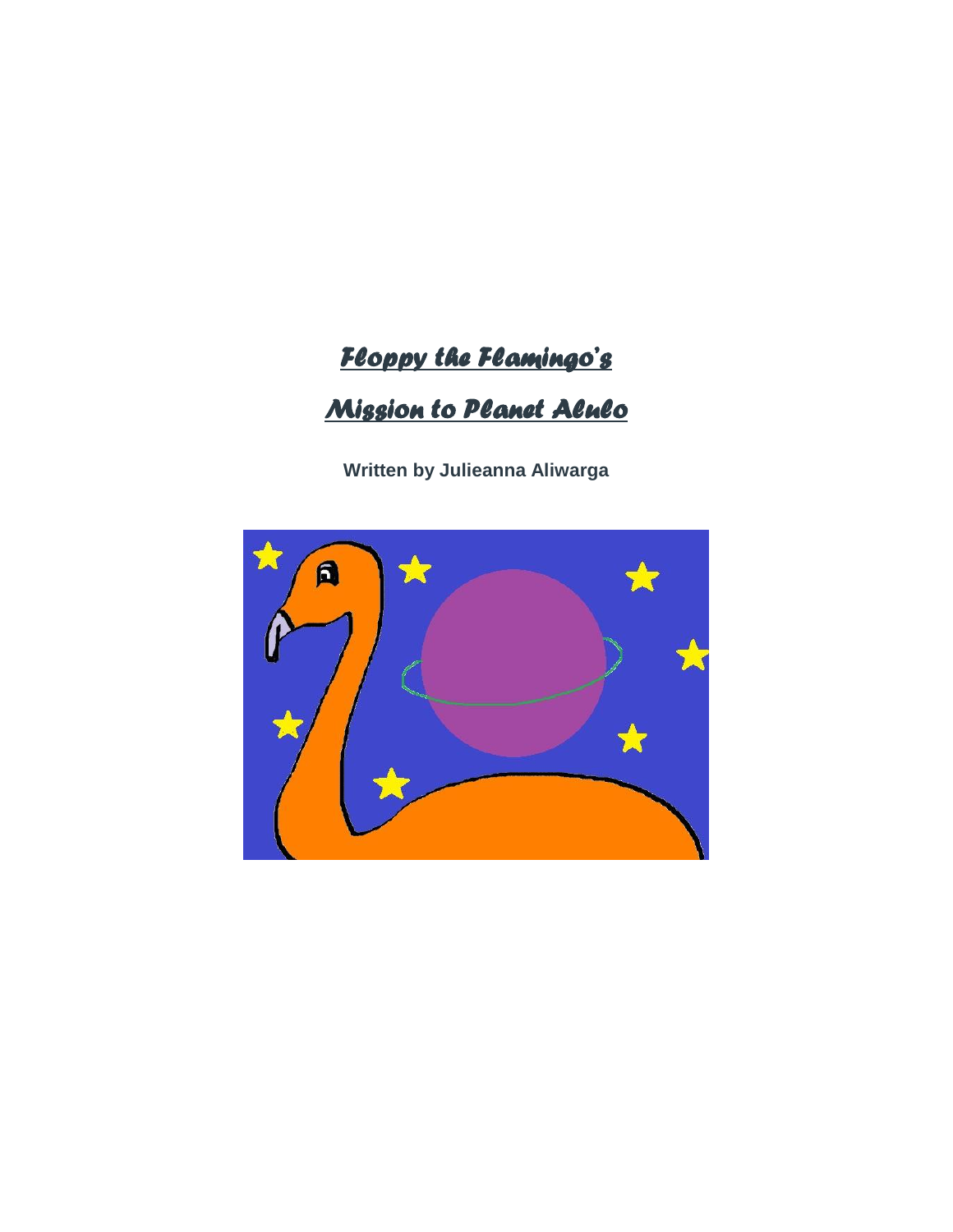It's almost Sunday, and Floppy is very excited to embark on her very first mission to Planet Alulo.

Floppy is an orange flamingo who enjoys trips to outer space. Her wonderful, optimistic Grandma Dido prides herself on being a discoverer of hidden planets using her magical floating space boat that she invented. It has always been Grandma Dido's goal to become a space explorer. She's a firm believer in learning something new from other worlds, which motivates her to keep discovering faraway planets.

Just a week ago, Grandma Dido has spotted a new planet she calls Alulo from her little space agency. With an invitation to be a guest speaker at an aerospace event, Grandma Dido happily assigns the Alulo project to Floppy. Floppy is beyond thrilled, as she's passionate about making new discoveries like her grandma. Having done an incredible job as her grandma's apprentice, she's ready to travel by herself.

Floppy asks around the city for some companions to join her on her trip. Out of the flocks of flamingos she approaches, none expresses any interest in traveling beyond the comfort of the city. All of them with their pink and purple furs have always found Floppy and her family odd, and they don't think Floppy will succeed in finding Alulo. According to them, this mission will be a "flop".

Floppy is disheartened that no one would accompany her. But back at the space agency, Grandma Dido encourages her not to give up. "Find other animals, dearie. Don't just rely on your own kind. You'll make new friends along the way."

Late in the afternoon, Floppy strolls down the lane and decides to stop by a café for a blueberry punch. She makes conversations with the barista, a lively meerkat named Katie, and Floppy soon finds out both have a lot in common, including their adventurous spirit.

Once Floppy mentions her upcoming trip to Alulo and invites Katie to join, Katie is thrilled and immediately says yes. Floppy jumps up and down with joy.

A Dalmatian who has been sitting at a table near the door rushes towards them. She introduces herself as Dot, an admirer of Grandma Dido's work. Her dream is to take a trip to as many planets as possible. Floppy is thrilled to hear that and extends her invitation to Dot as well, which Dot blissfully accepts.

Floppy is delighted to have two new best friends and fellow adventurers in Katie and Dot. Three is definitely company.

Sunday has finally arrived. Floppy and Grandma Dido welcome Katie and Dot to the space agency, and Grandma Dido gets the space boat ready. Just before the trio take off, Grandma Dido wishes them an unforgettable trip.

Floppy turns on the space boat engine's button, and they magically jet off into the midnight blue sky. The space boat leaves trails of stardust as they go.

All three marvel at everything they float through, from Pluto to the Milky Way galaxy and a constellation of stars, which they collect as souvenirs to be taken back home.